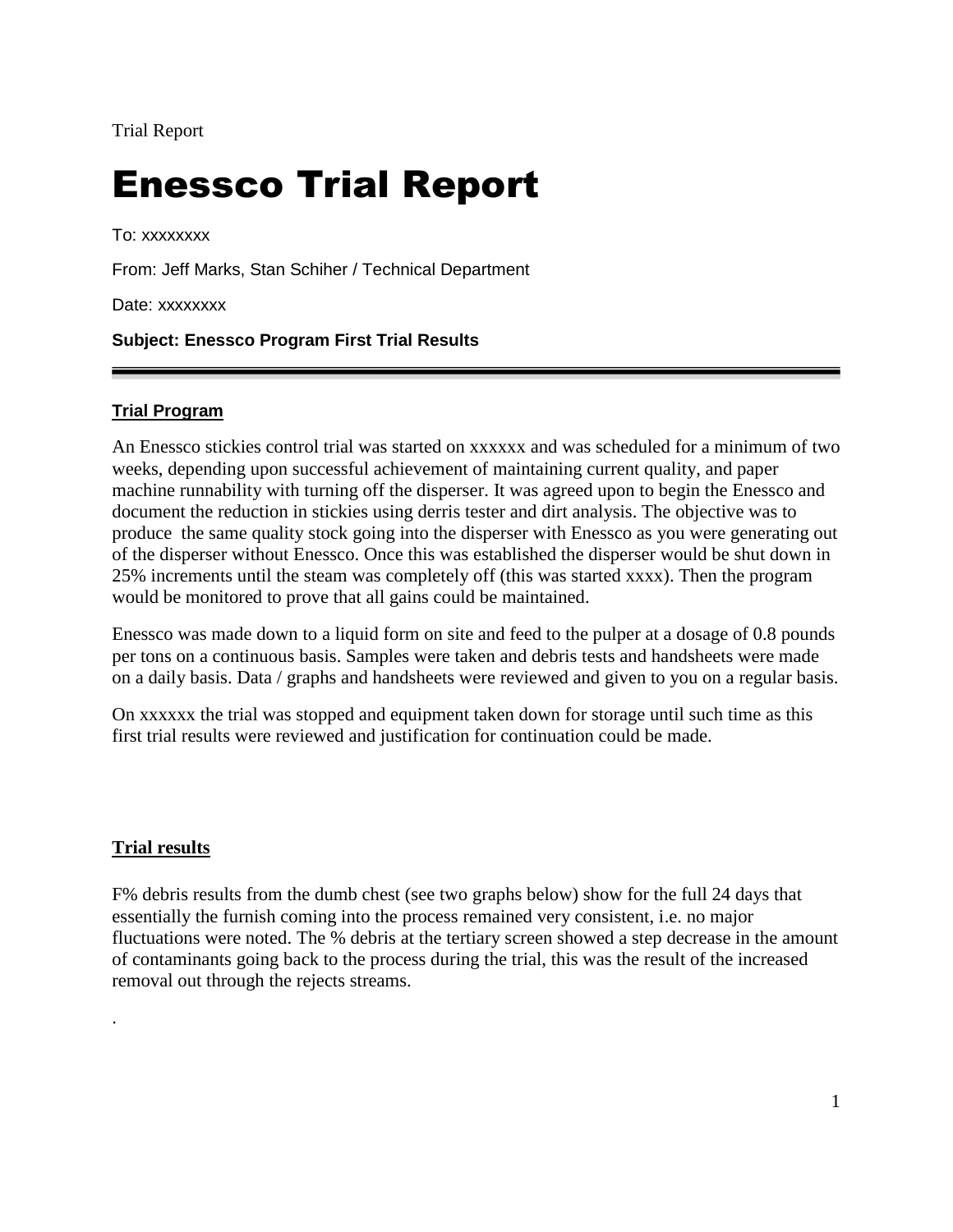Trial Report



Graph 1 AVERAGE % DEBRIS VALUES FOR DUMPCHEST AND TERTIARY SCREEN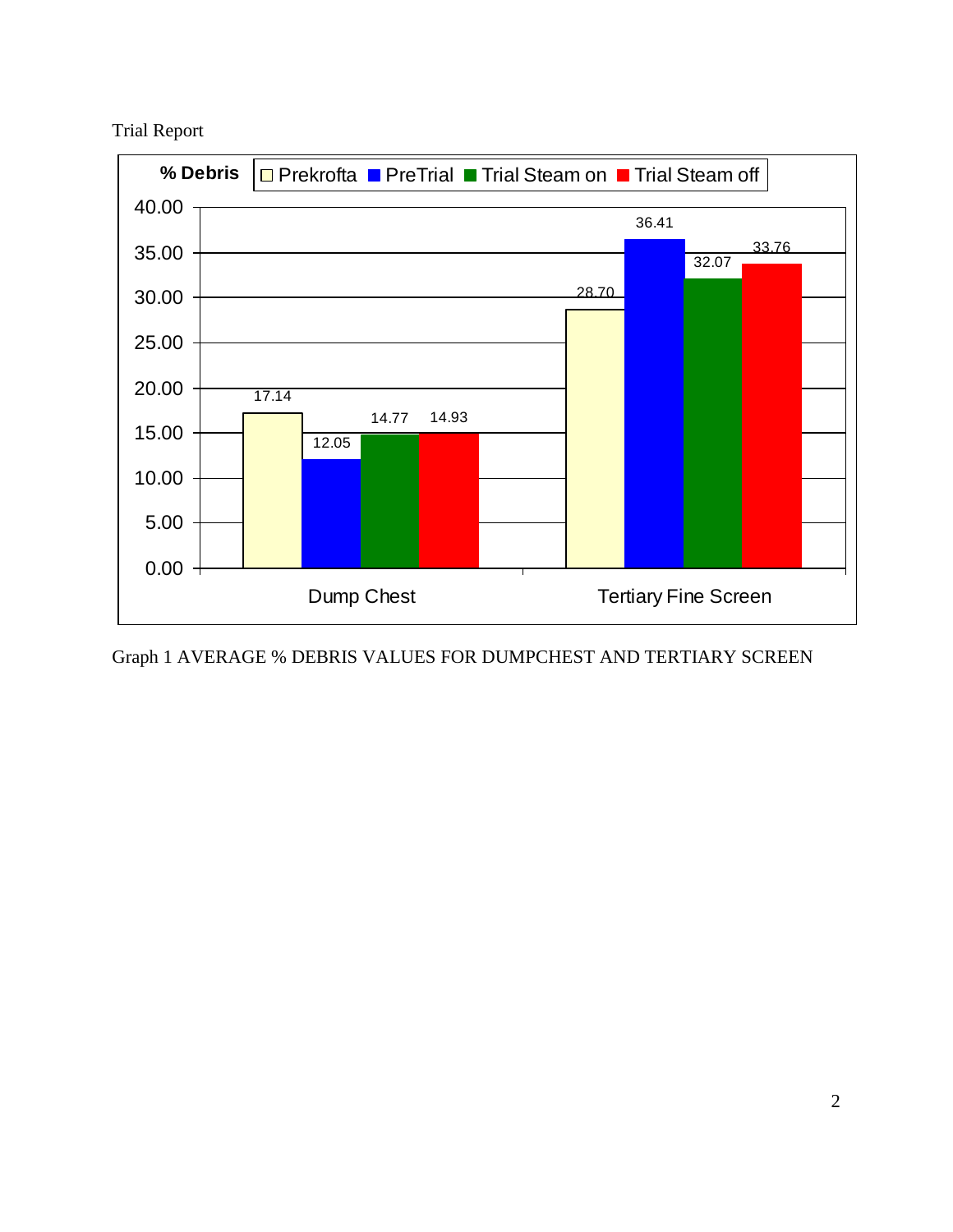The % debris from other sampling points also showed the decrease as well.



Graph 2 DAILY % DEBRIS NUMBERS FOR THE REST OF THE SYSTEM TESTED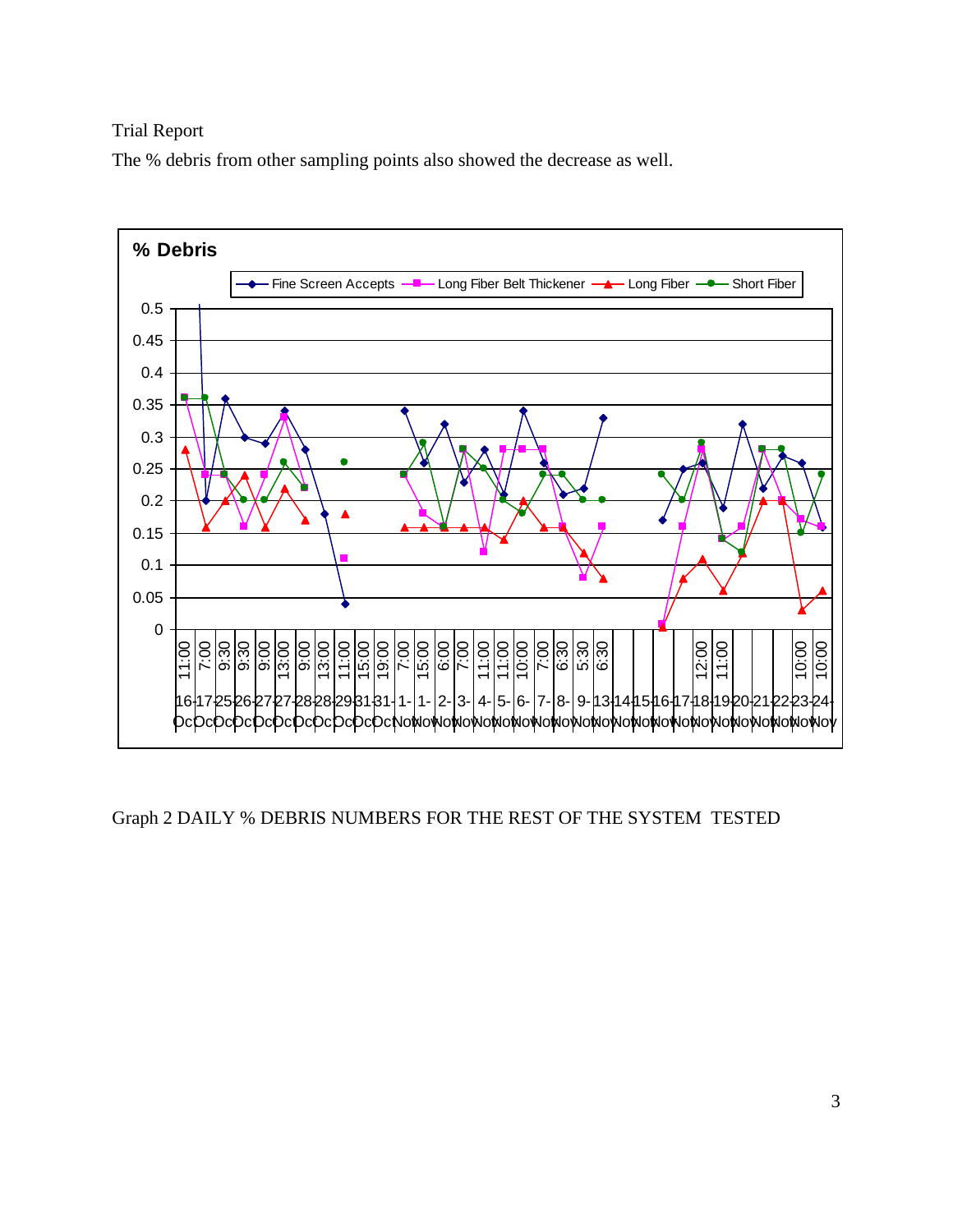Looking at the averages in the graph below, the **most notable result** was the proof that the contaminant level before the disperser had dropped to the desired goal during the trial. That is, looking at the long fiber average results below, Enessco had successfully produced better quality, 0.09% debris, furnish that had previously been made using the disperser at 0.20%.



Graph 3 AVERAGES FOR % DEBRIS ON THE REST OF THE SYSTEM TESTED.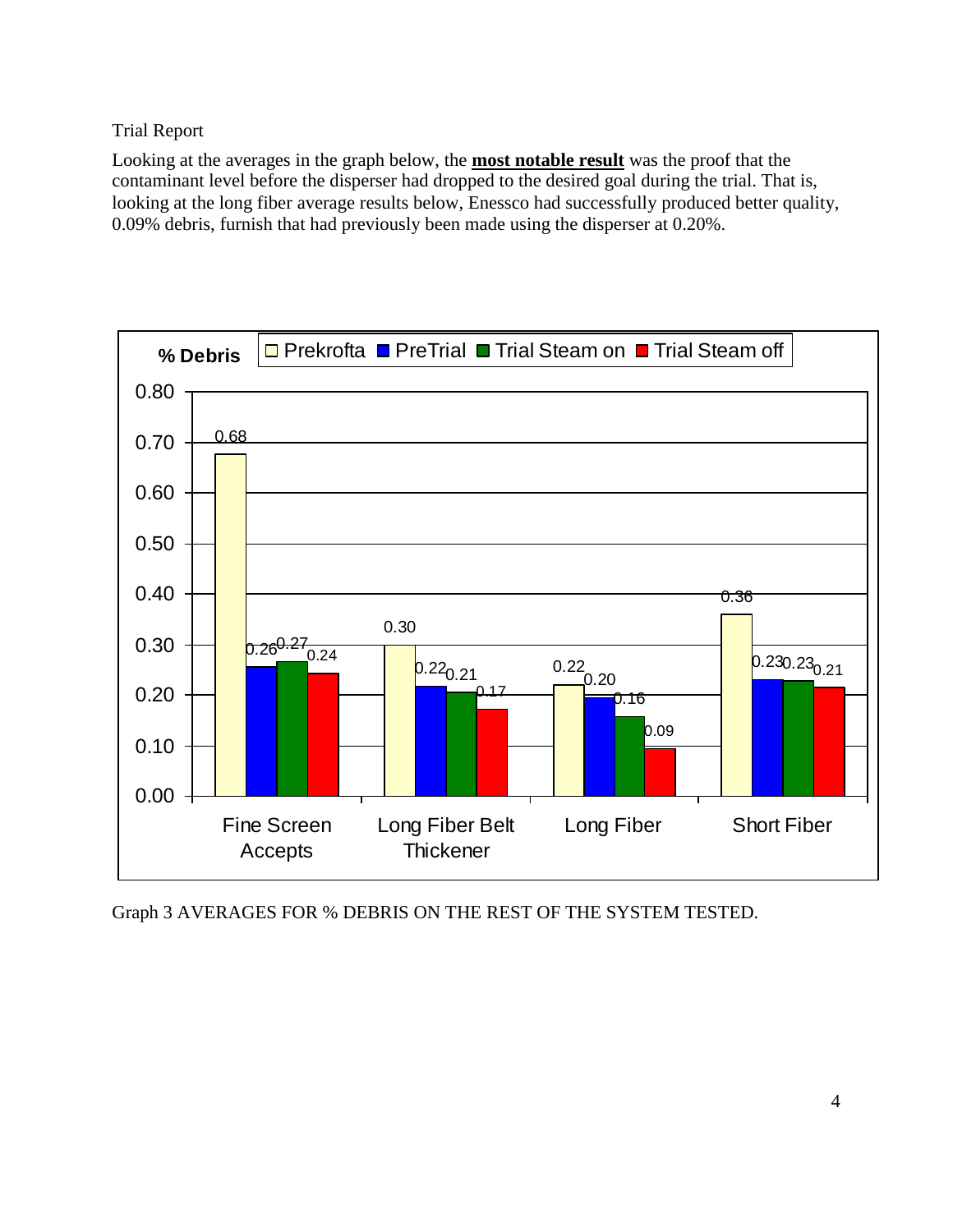Paper Quality remained at a very acceptable level of appearance. Additionally, Paper machine runnability was also improved. As noted here by the daily holes, deposit and slime reports. The graph below shows both pretrial and trial results. This was very encouraging evidence that Enessco was cleaning up the furnish **and** the paper machine system as it is designed to do.



#### **It was also noted that no breaks on # 3 machine occurred for 6 consecutive days.**

**Additionally the CAT demand on # 3 pm was cut in half (6 to a 3) and retention polymer was therefore decreased as well.**